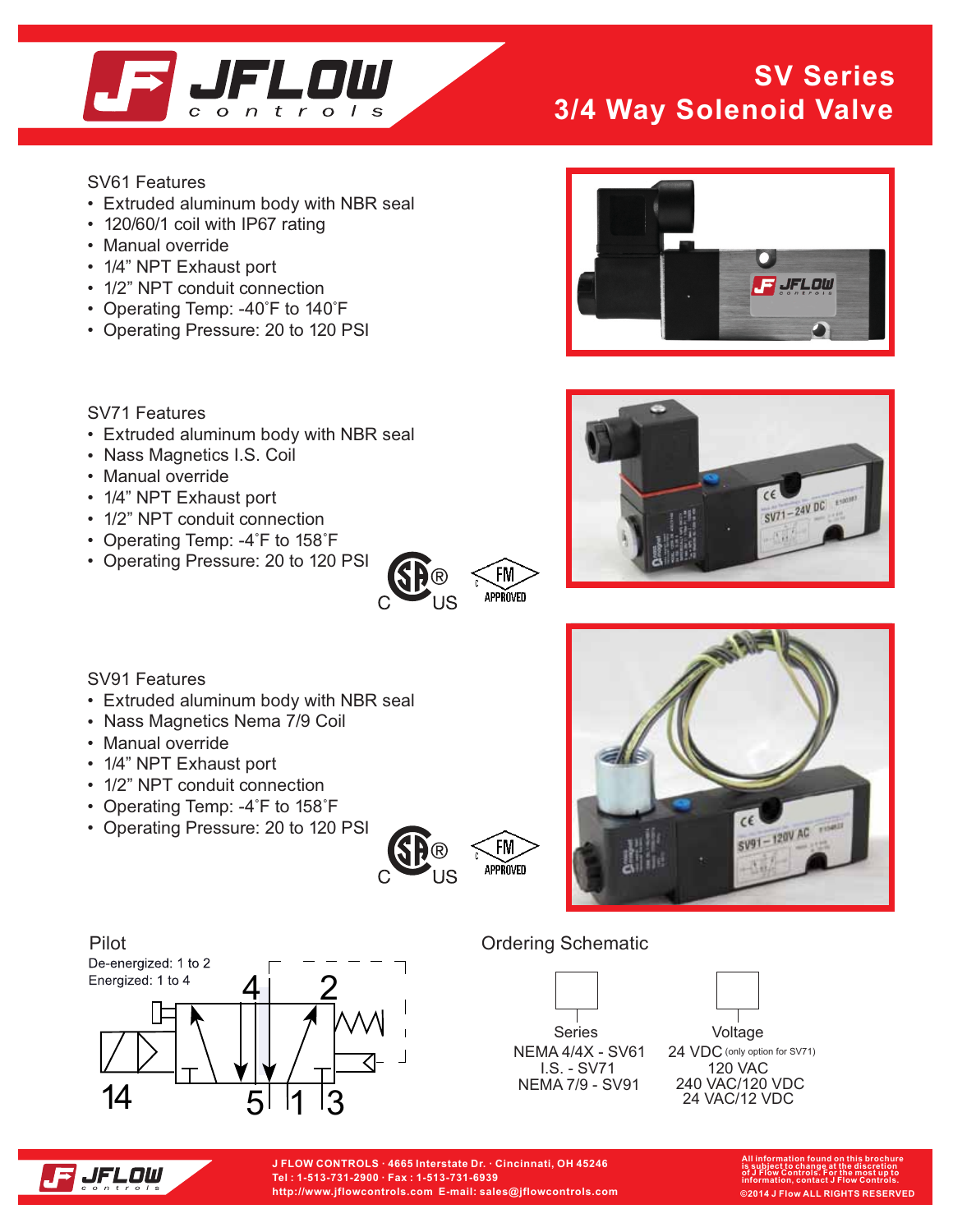

# SV61 Information







 $^{\circledR}$ 



 $\frac{63}{2}$ 

 $\circledcirc$ 

1.575



### Technical Data

Standard voltages = 24 - 110 - 220V 50/60 Hz, 12 - 24V DC Power input = 60 Hz inrush 9.4VA holding 6.9VA Power input = DC 4.8W Voltage tolerance =  $\pm$  10% Coil insulation = class "F" (for nylon coil) Duty cycle =  $100\%$ Protection class = IP65

Air supply connection =  $1/4$ " NPT Operating pressure = min. 2 Bar (30 PSI) max. 8 Bar (120 PSI) Din connector =  $1/2$ " NPT Flow factor =  $Cv$  1.1 Max operating frequency = 600/1' Room temperature limit = -4°F~158°F Weight =  $0.80$  lb

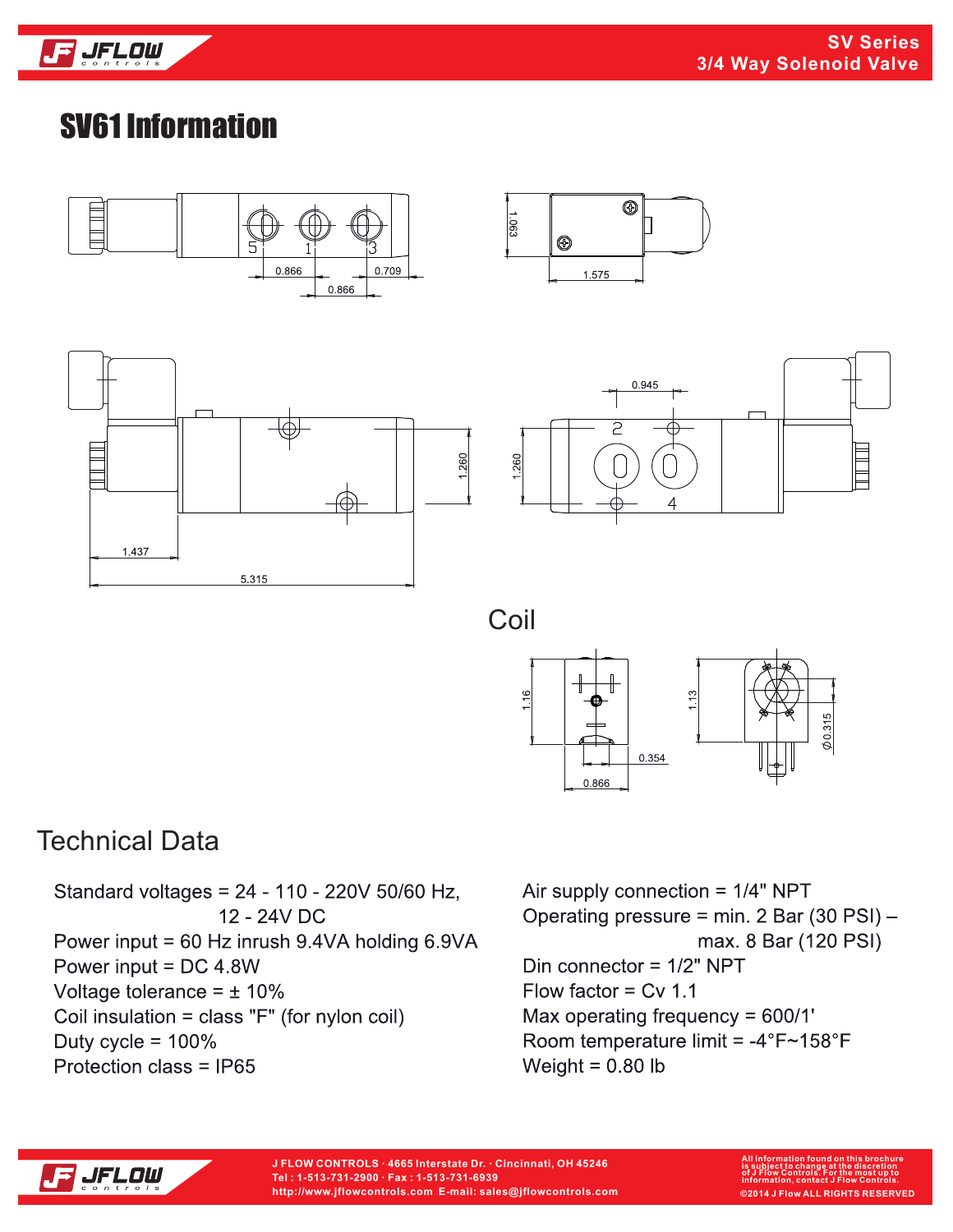

# SV71 Information









Spacer Plate





#### Technical Data

Standard voltage = 24V DC Power input = DC 1.6W Voltage tolerance =  $\pm$  10% Coil insulation = class "F" Duty cycle = 100% Protection class = IP65 Intrinsically Safe Coil

Hazardous Location Class Class I: Groups A, B, C and D Class II: Groups E, F and G Class III: Div. I

 0.197 1.260 57

Air supply connection = 1/4" NPT Operating pressure = min. 2 Bar (30 PSI) – max. 8 Bar (115 PSI) Din connector = Strain Relief Flow factor = Cv 1.1 Max operating frequency = 600/1' Room temperature limit = -4°F~122°F Weight =  $0.80$  lb

V Max.= 28V DC I Max.= 115 mA Max. Valve Pressure= 115 PSI



**J FLOW CONTROLS · 4665 Interstate Dr. · Cincinnati, OH 45246 Tel : 1-513-731-2900 · Fax : 1-513-731-6939 http://www.jflowcontrols.com E-mail: sales@jflowcontrols.com**

**All information found on this brochure is subject to change at the discretion of J Flow Controls. For the most up to information, contact J Flow Controls. ©2014 J Flow ALL RIGHTS RESERVED**